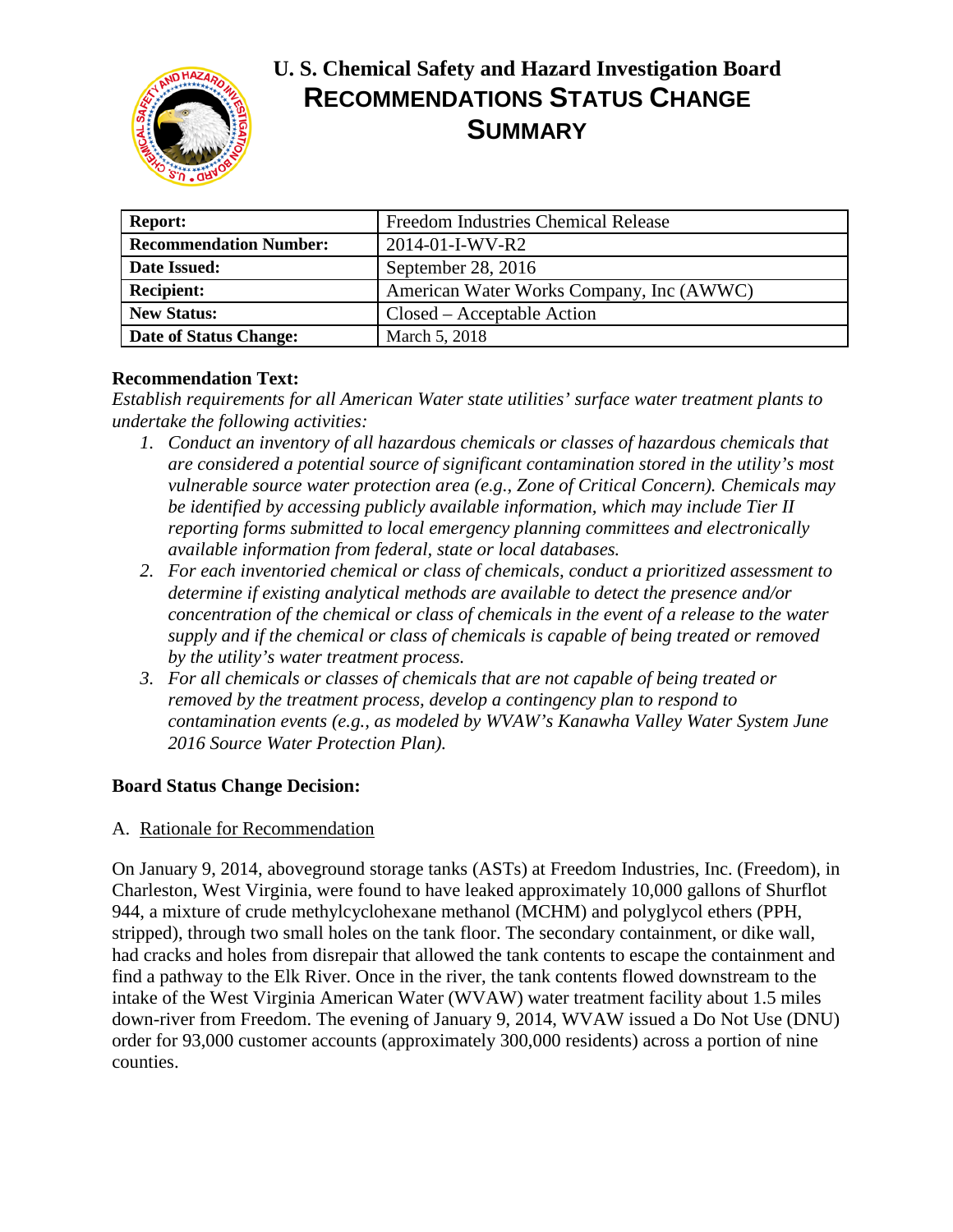The U.S. Chemical Safety and Hazard Investigation Board's (CSB's) investigation found several issues related to identifying and assessing hazardous chemicals stored near water treatment intakes. The Freedom incident highlighted the need for water utilities to be aware of what chemicals or classes of chemicals are near their water intakes. Within West Virginia this issue has been addressed through Tank Bill 373 and 423 and the enhancements within the Source Water Assessment Program. However, other states may not have such extensive requirements specific to source water planning. The American Water Works Company (AWWC) has water utilities throughout the U.S. and has the ability to influence safety by implementing programs similar to those implemented at WVAW at its other state subsidiaries.

#### B. Response to the Recommendation

AWWC provided the CSB with information relating to its actions to satisfy the intent of the CSB's recommendation. The following describes AWWC's actions on the three parts of the recommendation:

- 1. AWWC has implemented the use of WaterSuite, a cloud-based geographic information system used by AWWC water utilities, to assess potential contaminant sources and chemicals in the zone of critical concern. The program uses not only publicly available information, as recommended in the CSB's recommendation language, but also uses aerial and satellite images for evidence of facilities that might house chemicals and other hazards that may not be easily identified through government databases. AWWC has implemented WaterSuite at 81 of the 82 AWWC surface water intakes during 2015 and 2016 (one recently acquired intake implemented during 2017).
- 2. AWWC is following guidance for the continuous monitoring of seven classes of contaminants identified in West Virginia Senate Bill 373. The identification of these seven parameters was recommended by the U.S. Environmental Protection Agency for detecting contamination in drinking water and includes: pH, temperature, oxidation/reduction potential (ORP), turbidity, total organic carbon (TOC) via ultraviolet light absorption, conductivity, and free chlorine. Collectively, these monitor for changes in water quality including the detection of: salts or ions, metals (including heavy metals), polar organic compounds, nonpolar organic compounds, pesticides, and biotoxins. AWWC has implemented this continuous monitoring at all 82 of the surface water treatment plants operated by AWWC state utilities. During 2017, the systems collected baseline data in order to create information from which changes in baselines can be used to detect potential contamination.
- 3. Each water utility within AWWC uses National Incident Management System (NIMS) and U.S. EPA guidance as a framework for contamination events. AWWC provided the CSB with information that in 2017, state utilities in the AWWC system reviewed and updated their contingency plans for source water contamination events for the remaining 74 surface water intakes (outside of West Virginia) using the Kanawha Valley Water System Contingency Plan as a model. The updated contingency plans include guidance and identification of resources for operational capabilities and considerations, coordination, and communications during a potential source contamination event and reference other existing emergency response documents, where appropriate.